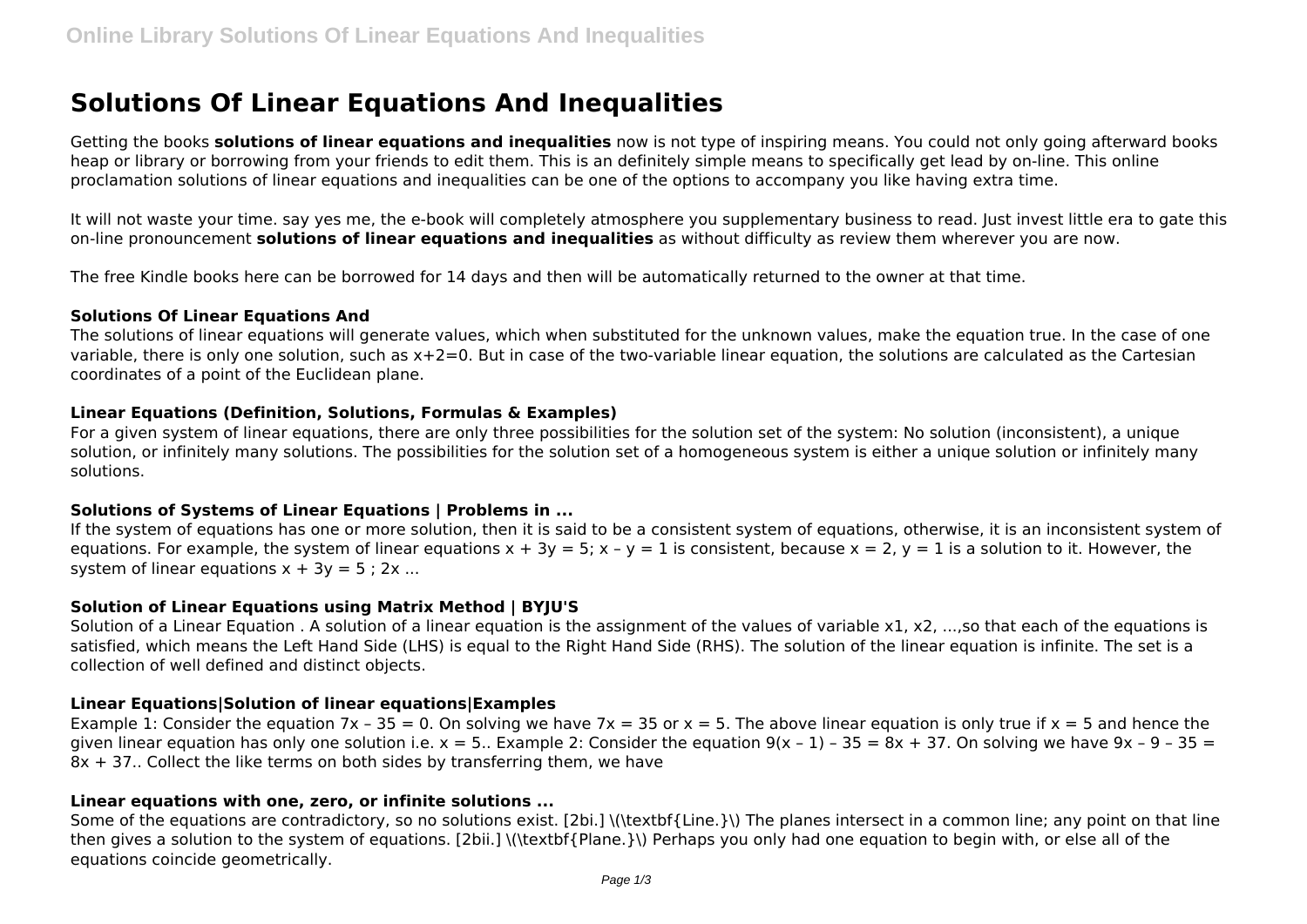## **2.5: Solution Sets for Systems of Linear Equations ...**

Recall that a linear equation graphs as a line, which indicates that all of the points on the line are solutions to that linear equation. There are an infinite number of solutions. As we saw in the last section, if you have a system of linear equations that intersect at one point, this point is a solution to the system.

## **Graphs and Solutions to Systems of Linear Equations ...**

How many solutions can systems of linear equations have? Answer. There can be zero solutions, 1 solution or infinite solutions--each case is explained in detail below. Note: Although systems of linear equations can have 3 or more equations,we are going to refer to the most common case--a stem with exactly 2 lines.

## **Systems of Linear Equations, Solutions examples, pictures ...**

In mathematics, a system of linear equations (or linear system) is a collection of one or more linear equations involving the same set of variables. For example,  $+ - = - + - - - = -$  is a system of three equations in the three variables x, y, z.A solution to a linear system is an assignment of values to the variables such that all the equations are simultaneously satisfied.

## **System of linear equations - Wikipedia**

The phrase "linear equation" takes its origin in this correspondence between lines and equations: a linear equation in two variables is an equation whose solutions form a line. If  $b \neq 0$ , the line is the graph of the function of x that has been defined in the preceding section.

## **Linear equation - Wikipedia**

Solving Systems of Linear Equations A system of linear equations is just a set of two or more linear equations. In two variables ( x and y ) , the graph of a system of two equations is a pair of lines in the plane. There are three possibilities: The lines intersect at zero points. (The lines are parallel.)

# **Solving Systems of Linear Equations - Varsity Tutors**

Equation Special Cases Practice this lesson yourself on KhanAcademy.org right now: https://www.khanacademy.org/math/algebra/solving-linearequations-and-ineq...

# **Number of solutions to linear equations | Linear equations ...**

A linear equation is not always in the form y = 3.5 – 0.5x, It can also be like y = 0.5(7 – x) Or like y + 0.5x = 3.5. Or like y + 0.5x – 3.5 = 0 and more. (Note: those are all the same linear equation!)

## **Systems of Linear Equations - MATH**

Solve the linear equation using equivalent equations to isolate the variable. Express your solution as an integer, as a simplified fraction, or as a decimal number.  $-9.7 = 7.3 - 6.3y + 3.8$  View Answer

# **Linear Equations Questions and Answers | Study.com**

is a homogeneous system of linear equations whereas the system of equations given by e.g.,  $2x + 3y = 5x + y = 2$  is a non-homogeneous system of linear equations. Solution of Non-homogeneous system of linear equations. Matrix method: If  $AX = B$ , then  $X = A-1$  B gives a unique solution, provided A is non-singular.